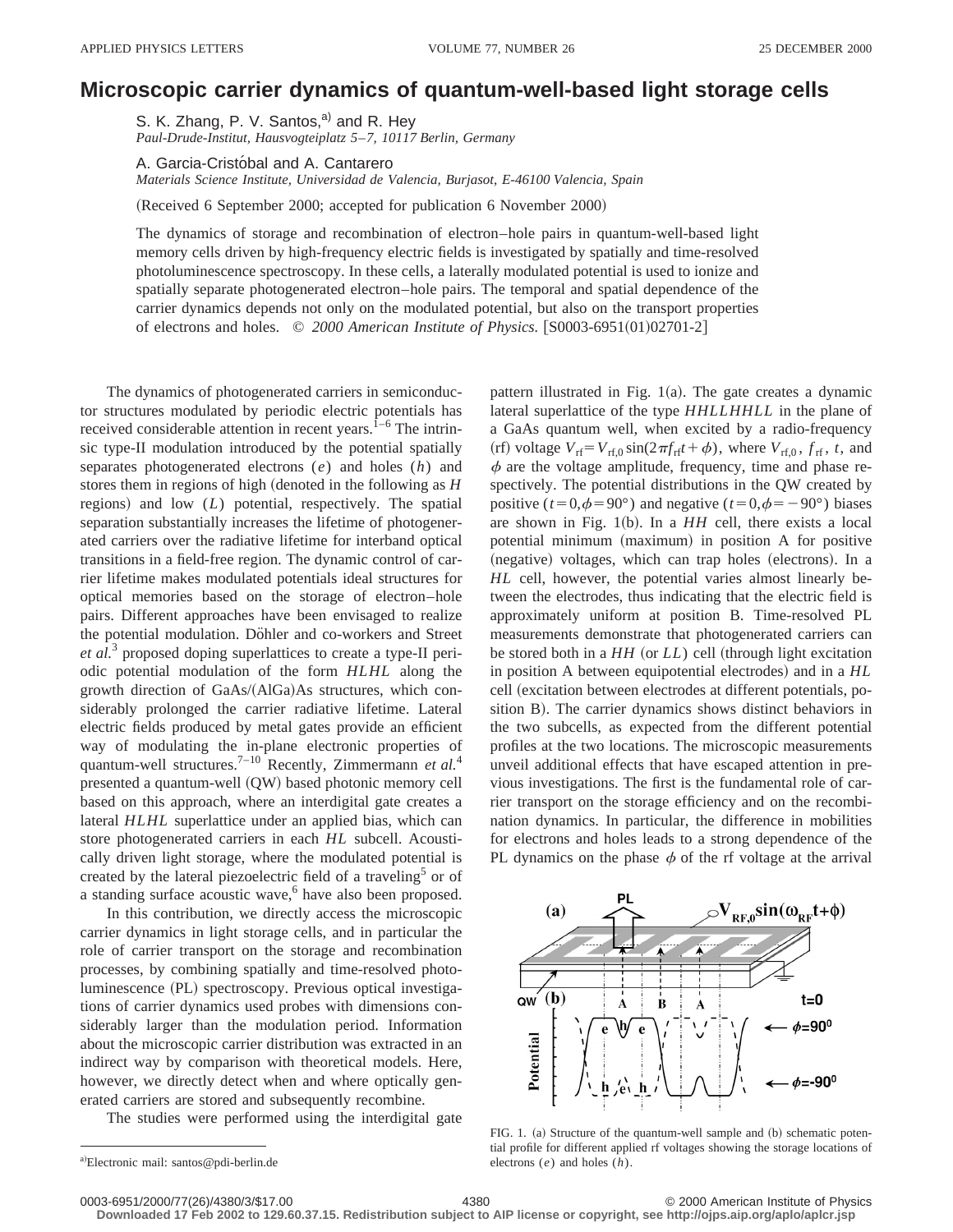

FIG. 2. Time-resolved photoluminescence traces measured at position A for different excitation phases  $\phi$  of the rf field. The PL trace recorded without applied field is superimposed as a dotted line on each trace. The dotted and solid arrows indicate the  $h \rightarrow e$  and  $e \rightarrow h$  PL pulses for  $\phi = 100^{\circ}$ . The traces are shifted vertically for clarity.

Time (ns)

time of the laser pulse used to generate carriers. This effect is well reproduced by numerical simulations of the carrier dynamics using a model that takes into account carrier diffusion and drift and under the time-dependent lateral electric fields.

The experiments were performed on a 5-nm-thick  $Al_{0.3}Ga_{0.7}As/GaAs/Al_{0.3}Ga_{0.7}As$  QW sample grown by molecular-beam epitaxy. Aluminum was evaporated on the surface to form the split finger gate, shown in Fig.  $1(a)$ . The pattern shows a spatial period  $\lambda = 14.4 \mu$ m, consisting of 1.8- $\mu$ m-wide metal lines separated by 1.8  $\mu$ m. One finger set was grounded, while the other was excited by a highfrequency ac voltage  $(f_{\text{rf}}=200 \text{ MHz})$  with a nominal amplitude  $V_{\text{rf,0}}$  of about 2 V. Since the QW is located only 55 nm below the surface, the potential modulation at the QW depth is approximately the same as at the sample surface. The PL measurements were performed at positions A and B at 14 K using a confocal microscope with coincident illumination and detection areas with a diameter  $\rho_0$  of about 2  $\mu$ m. Time resolution was obtained by exciting the PL with a pulsed laser (pulse width of  $75$  ps at  $640$  nm) synchronized with the rf generator and using a fast photomultiplier as a detector  $(time$  resolution of approximately 0.4 ns). The synchronization allows us to control the phase  $\phi$  of the rf voltage  $V_{\text{rf}}$  at the arrival time of the laser pulse.

Figure 2 displays the evolution of the QW excitonic PL (photon energy of  $1.61$  eV) at position A, after pulsed-laser recorded without applied rf voltage is superimposed as a dotted line on each trace. Under a rf voltage, the PL traces show, in addition to the initial PL pulse at  $t=0$ , a series of extra pulses (after pulses) with a repetition frequency that depends on the period  $T<sub>rf</sub>$  of the rf voltage. The intensity and the number of the PL pulses depend sensitively on  $\phi$ . The intensity is the lowest for  $0^{\circ} < \phi < 180^{\circ}$ , corresponding to positive rf voltages at the arrival time of the laser pulse. This behavior can be understood by taking into account that holes are less mobile than electrons. For negative rf voltage [corresponding to the situation indicated by the dotted line in Fig.  $1(b)$ , PL suppression requires the extraction of optically generated holes from the generation region by the applied field. This process is less effective than the extraction of electrons, which accounts for the PL suppression under positive voltages.

The most striking feature in Fig. 2 is the appearance of strong PL after pulses for  $10^{\circ} < \phi < 160^{\circ}$ . These PL pulses result from the recombination of carriers stored in the modulated potential, when the rf potential reverses its sign. In order to understand the details of the delayed *eh* recombination, the carrier dynamics was simulated by solving the driftdiffusion equation for carrier motion under the rf electric field. In the simulations, the potential in the QW was assumed to be constant below the electrodes. Between two electrodes, the potential was assumed to be the same as that produced by two infinite wires with diameter equal to the width of the electrode. The mobilities of electrons and holes were varied in order to reproduce the experimental result. Best agreement was obtained using mobilities of  $10<sup>4</sup>$  and  $500 \text{ cm}^2 / (\text{V s})$  for electrons and holes, respectively.

Figure  $3(a)$  compares the calculated PL intensity at position A (dashed line) for  $V_{rf,0} = 1.7$  V and  $\phi = 40^{\circ}$  with the corresponding experimental time-resolved PL trace (solid line). The calculated PL was obtained by integrating the recombination rate (assumed to be proportional to the product  $np$  of the electron and hole concentrations) over the detection area. The calculated trace reproduces well the experimental results, showing after pulses at time delays of 0.43  $T_{\text{rf}}$ and 0.93  $T_{\text{rf}}$  (note that the broadening of the PL pulses due to the finite-time resolution was not taken into account in the calculations). The origin of these pulses can be understood by considering the profiles for the potential (dashed lines) and for the concentration of electrons (solid lines) and holes (hollow cycles) for different time delays shown in Fig.  $3(b)$ . Immediately after the laser pulse, the photogenerated electrons are stored below the positively biased metal electrodes, while the holes are trapped into the potential minima between the electrodes. The first after pulse occurs just after the rf voltage reverses sign at  $t=0.43 T_{\text{rf}}$ : electrons, in this case, return to the detection position A and recombine with the holes stored there. We will label this pulse as  $e \rightarrow h$  to stress the fact that electrons are driven to the detection spot A, where the holes were initially stored. The delay time for this first after pulse was used to calibrate the absolute phases  $\phi$ . Only a fraction of the carriers have enough time to recombine before they are separated again when the field reverses for 0.43  $T_{\text{rf}} < t < 0.93 T_{\text{rf}}$ . Holes are then stored below the metal fingers and electrons at the local potential maximum in

excitation for different phases  $\phi$ . The corresponding PL trace between the electrodes [cf. dashed line in Fig. 1(b)]. At t<br>Downloaded 17 Feb 2002 to 129.60.37.15. Redistribution subject to AlP license or copyright, see